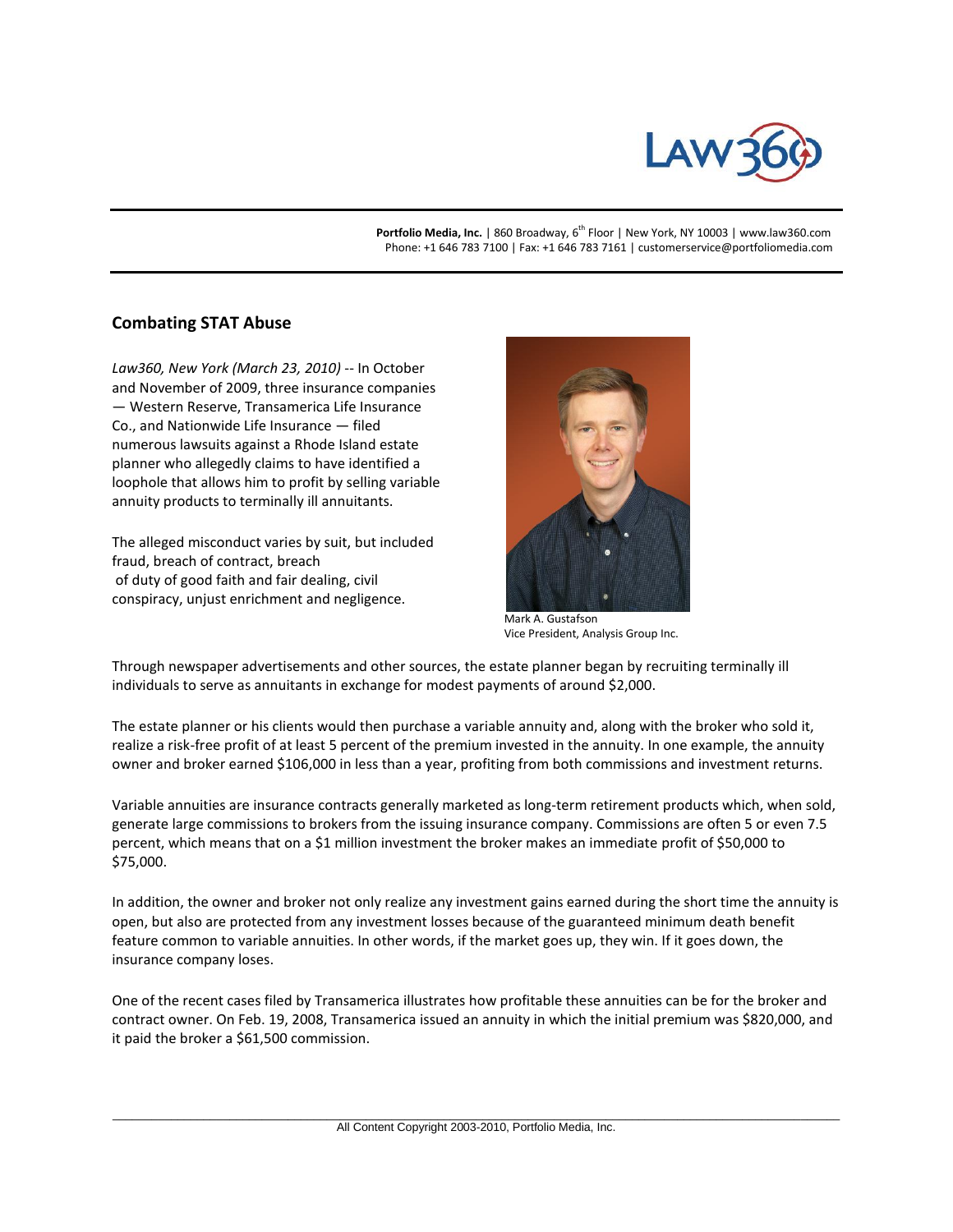The annuitant died three days later, on Feb. 22, 2008, but the owner of the annuity did not inform Transamerica of the annuitant's death until September 2008, by which time the account balance had risen to \$864,000. The broker and contract owner earned \$106,000 in approximately seven months.

The courts have yet to rule on whether these transactions are legal or not, but, given the large profits that can be made, there is the potential for stranger owned annuity transactions to become a significant and costly problem for insurance companies.

Stranger-owned life insurance policies have been in the news for several years, but only recently have strangerowned annuity transactions ("STATs") made headlines. Insurance companies are beginning to take note, however.

For example, in May 2009, ING USA Annuity and Life Insurance Company issued a policy on STATs to articulate a number of additional business guidelines that prohibited STATs, and threatened disciplinary action for violating the guidelines.

Insurance companies have two options for combating STAT abuse. First, they can make it more difficult for brokers to sell variable annuities to terminally ill patients.

For example, all applicants could be required to attest that they are not terminally ill as of the date the application is submitted. Insurance companies could also prohibit STATs and rely on the threat of sanctions if a broker participates in STATs to ensure compliance; this is the path ING selected.

The more difficult approach to preventing STAT abuse requires insurance companies to identify STATs that have already been issued, which will allow the insurance company to initiate litigation to recover commissions and, if the annuitant has died, investment losses or possibly investment gains paid on these annuities.

In addition, for annuities still in the accumulation phase, the insurance company may rescind the annuity to avoid future liability from the guaranteed minimum death benefit.

A number of unique characteristics can be used to identify STATs. Unfortunately, the most obvious — the fact that the annuitant is terminally ill and has no relationship with the contract owner — is not observable in the insurance company's data.

There are many characteristics that are observable, however. Using data from an insurance company's annuity administration, accounting and investment systems, it is possible to develop a series of checks to identify potential STATs.

The first step in identifying STATs should be a review the company's annuity administration system to identify annuities for which the annuitant passed away shortly after the policy was issued and for which the annuitant was not the contract owner. If an annuity does not satisfy both criteria, it is not a STAT.

Next, determine whether the contract owner selected riders that would increase the death benefit or guarantee a return of premium, whether the annuitant has other annuities with the insurance company, and whether the annuity is funded by rolling over another investment. If an annuity satisfies these checks, the likelihood that it is a STAT increases, although not all STATs will satisfy every check.

The next step is to analyze the accounting data for the annuities identified through the above process. To avoid raising suspicion, contract owners for STATs often make a relatively modest initial deposit when applying for the annuity. Once the contract issues, a second, much larger deposit is made. This pattern can be revealed through three separate checks.